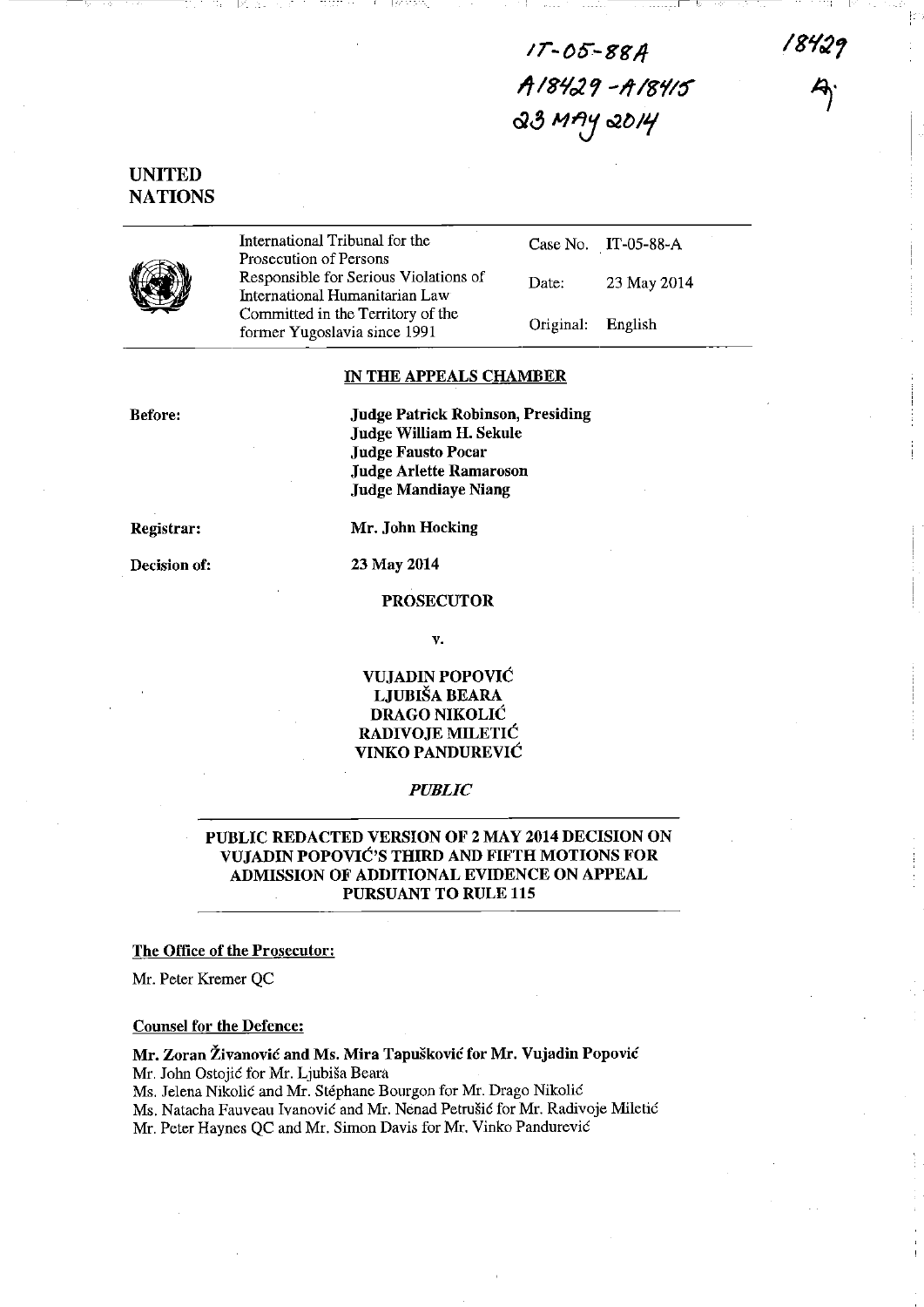1. The Appeals Chamber of the International Tribunal for the Prosecution of Persons Responsible for Serious Violations of International Humanitarian Law Committed in the Territory of the former Yugoslavia since 1991 ("Appeals Chamber" and "Tribunal", respectively) is seised of two motions filed confidentially with confidential annexes by Vujadin Popovic ("Popovic") on 15 August 2011 and 2 September 2013, respectively, seeking admission of additional evidence on appeal pursuant to Rule 115 of the Tribunal's Rules of Procedure and Evidence ("Rules").<sup>1</sup> The Office of the Prosecutor ("Prosecution") responded on 14 September 2011 and 26 September 2013, respectively.<sup>2</sup> Popovic replied to the Third Response on 28 September 2011<sup>3</sup> and filed a request for leave to reply to the Fifth Response together with his proposed reply on 10 October 2013.<sup>4</sup> On 4 October 2011, the Prosecution filed a request for leave to file a sur-reply to the Third Motion together with its proposed sur-reply.<sup>5</sup>

## **I. BACKGROUND**

2. On 10 June 2010, Trial Chamber II of the Tribunal ("Trial Chamber") convicted Popović pursuant to Article 7(1) of the Tribunal's Statute ("Statute") of committing genocide, extermination and persecution as crimes against humanity as well as murder as a violation of the laws or customs of war.<sup>6</sup> The Trial Chamber sentenced him to life imprisonment.<sup>7</sup>

3. Popovic appealed his convictions and sentence.<sup>8</sup> Briefing in relation to Popovic's appeal has been complete since 2 May 2011.<sup>9</sup>

**<sup>1</sup> Vujadin Popovic's [sic] Third Motion Pursuant to Rule 115, 15 August 2011 (confidential with confidential annexes) (''Third Motion"); Vujadin Popovic's Fifth Motion Pursuant to Rule 115, 2 September 2013 (confidential with**  confidential annexes) ("Fifth Motion"). See also Corrigendum to Vujadin Popovic's [sic] Third Motion Pursuant to **Rule 115,20 September 2011 (confidential with a confidential annex) ("Corrigendum").** 

Prosecution Response to Vujadin Popovic's Third Rule 115 Motion, 14 September 2011 (confidential with a confidential annex) ("Third Response"); Prosecution Response to Vujadin Popović's Fifth Rule 115 Motion, 26 September 2013 (confidential) ("Fifth Response").

<sup>~</sup>**Vujadin PopoviC's Reply to the Prosecution's Response to the Third Rule 115 Motion, 28 September 2011**  (confidential with confidential annexes) ("Third Reply"). See also Vujadin Popović's Corrigendum and Addendum to **His Reply to the Prosecution's Response to the Third Rule 115 Motion, 7 October 2011 (confidential with a confidential annex).** 

**<sup>4</sup> Request for Leave to Reply and Reply to Response to Vujadin PopoviC's Fifth Rule 115 Motion, 10 October 2013**  ~confidential) **("Reply Request" and "Fifth Reply", respectively).** 

Prosecution Motion for Leave to File Sur-Reply and Sur-Reply to Vujadin Popovic's Third Rule 115 Reply, **4 October 2011 (confidential) ("Sur-Reply Request" and "Sur-Reply", respectively).** 

<sup>6</sup>*Prosecutor v. Vujadin Popovic et al.,* **Case No. IT-05-88-T, Judgement, 10 June 2010 (public redacted version;**  confidential version filed on the same day) ("Trial Judgement"), p. 826. See also Trial Judgement, para. 2104.

<sup>7</sup> **Trial Judgement, p. 826.** 

<sup>&</sup>lt;sup>8</sup> Vujadin Popovic's [sic] Notice of Appeal, 8 September 2010 (confidential; public redacted version filed on **25 February 2011); Appeal Brief on Behalf of Vujadm Popovic** *[sic],* **21 January 2011 (confidential; public redacted version filed on 14 April 2011).**<br><sup>9</sup> Notice of File

Notice of Filing of Prosecution Responses to the Appeals of Vujadin Popović, Ljubiša Beara, Drago Nikolić, Radivoje **Miletic and Vinko Pandurevic, 4 April 2011 (confidential; public redacted version filed on 3 August 2011), appending Prosecution Response to Popovic Appeal (see also Corrigendum to Prosecution Responses to the Appeals of Vujadin Popovic, Ljubisa Beara, Drago Nikolic, Radivoje Miletic and Vinko Pandurevic, 3 June 2011 (confidential); Second**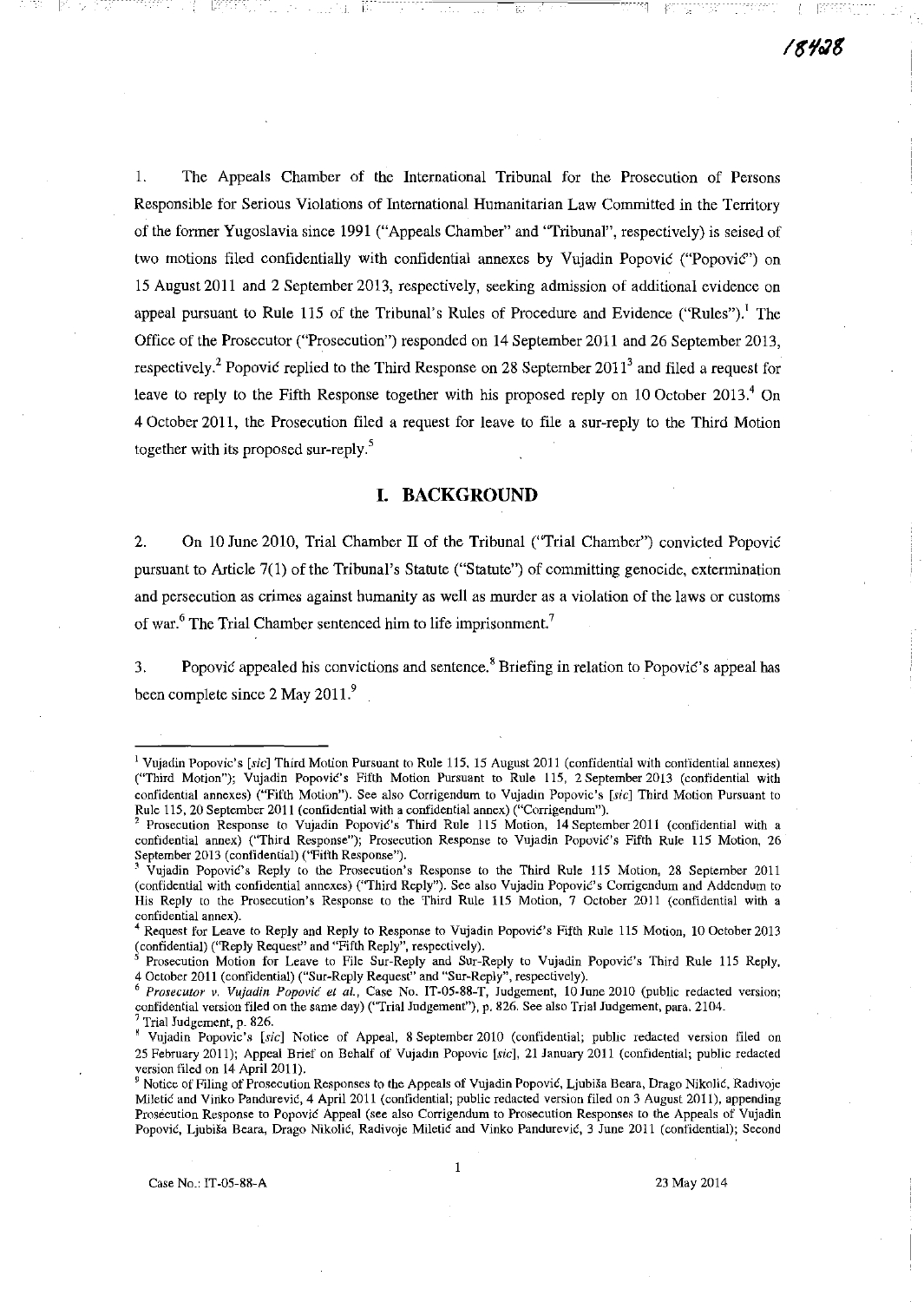18427

4. In the Third Motion, Popovic requests to admit, as additional evidence on appeal, statements of Franc Kos ("Kos") [REDACTED] and Dražen Erdemović ("Erdemović" and "Erdemović Statement", respectively) (collectively, "Statements") as well as two videos.<sup>10</sup> According to Popovic, these materials contradict the Trial Chamber's findings with respect to the mass executions at a military farm in Branjevo ("Branjevo Military Farm") and at a cultural centre in Pilica ("Pilica Cultural Centre") on 16 July 1995 during which 1,000-2,000 Bosnian Muslim men were killed.<sup>11</sup> Specifically, Popovic contends that the Statements and videos undermine the Trial Chamber's findings that he was the "lieutenant colonel" who, on  $16$  July 1995; (i) joined eight members of the 10th Sabotage Detachment in the Standard Barracks and continued with them to the Branjevo Military Farm but left when the buses began to arrive; (ii) returned to the Branjevo Military Farm at 3 p.m. or 4 p.m. and ordered soldiers from the 10th Sabotage Detachment to go to the Pilica Cultural Centre to execute 500 Muslim men detained there; (iii) subsequently left with soldiers from Bratunac who volunteered to go; (iv) instructed Erdemovic and other members of the 10th Sabotage Detachment to go to a cafe in Pilica; and (v) announced "Who remained alive has remained alive" when told by Radenko Tomić, a.k.a. Gargija, that everything was finished.<sup>12</sup> The Prosecution responds that the Third Motion should be dismissed as it fails to meet the requirements of Rule 115 of the Rules.<sup>13</sup>

5. In the Fifth Motion, Popovic requests to admit, as additional evidence on appeal, evidence of Kos in the *Karadzic et al.* trial,14 consisting of a Rule 92 *ter* Statement ("Kos Rule 92 *ter*  Statement") and his *viva voce* testimony ("Kos *viva voce* Testimony") (collectively, "Kos Testimony").<sup>15</sup> In line with his submission in the Third Motion, Popovic claims that the Kos Testimony contradicts the Trial Chamber's finding that he was the "lieutenant colonel" present at the Branjevo Military Farm on 16 July 1995.<sup>16</sup> Additionally, Popovic submits that the Kos Testimony undermines the Trial Chamber's credibility assessment [REDACTED].17 The

**Corrigendum to Prosecution Responses to the Appeals of Vujadin PopoviC, Ljubisa Beara, Drago Nikolic, Radivoje Mileti6 and Vinko Pandurevic, 2 August 2011 (confidential)); Reply Brief on Behalf of Vujadin Popovic, 2 May 2011 (confidential; public redacted version filed on 6 July 2011) (see also Corrigendum to Brief in Reply on Behalf of Vujadin Popovic [sic] and Notice of Refiling of Vujadin Popovic's [sic] Reply Brief, 18 May 2011 (contidential)),** 

<sup>&</sup>lt;sup>10</sup> Third Motion, paras 1, 30. See Third Motion, Annex 1 (Kos Statement), Annex 2 ([REDACTED] Statement), Annex **3 ([REDACTED] Statement), Annex 4 (Erdemović Statement).**<br><sup>1</sup>

**II Third Motion, paras 8, 10.** 

**<sup>12</sup> Third Motion, paras 8, 30.** 

<sup>&</sup>lt;sup>13</sup> Third Response, paras 1-3, 9, 44.

**<sup>14</sup>***Prosecutor* **v.** *Radovan Karadiic,* **Case No. IT-95-51l8-T.** 

**IS Fifth Motion, para. 1 & fn. 1. See also Fifth Motion, Annex A (Kos Rule 92** *fer* **Statement), Annex B (Kos** *viva voce*  **Testimony).** 

**<sup>16</sup>Fifth Motion, paras 1, 6.** 

**<sup>17</sup> Fifth Motion, paras 1,12-16.**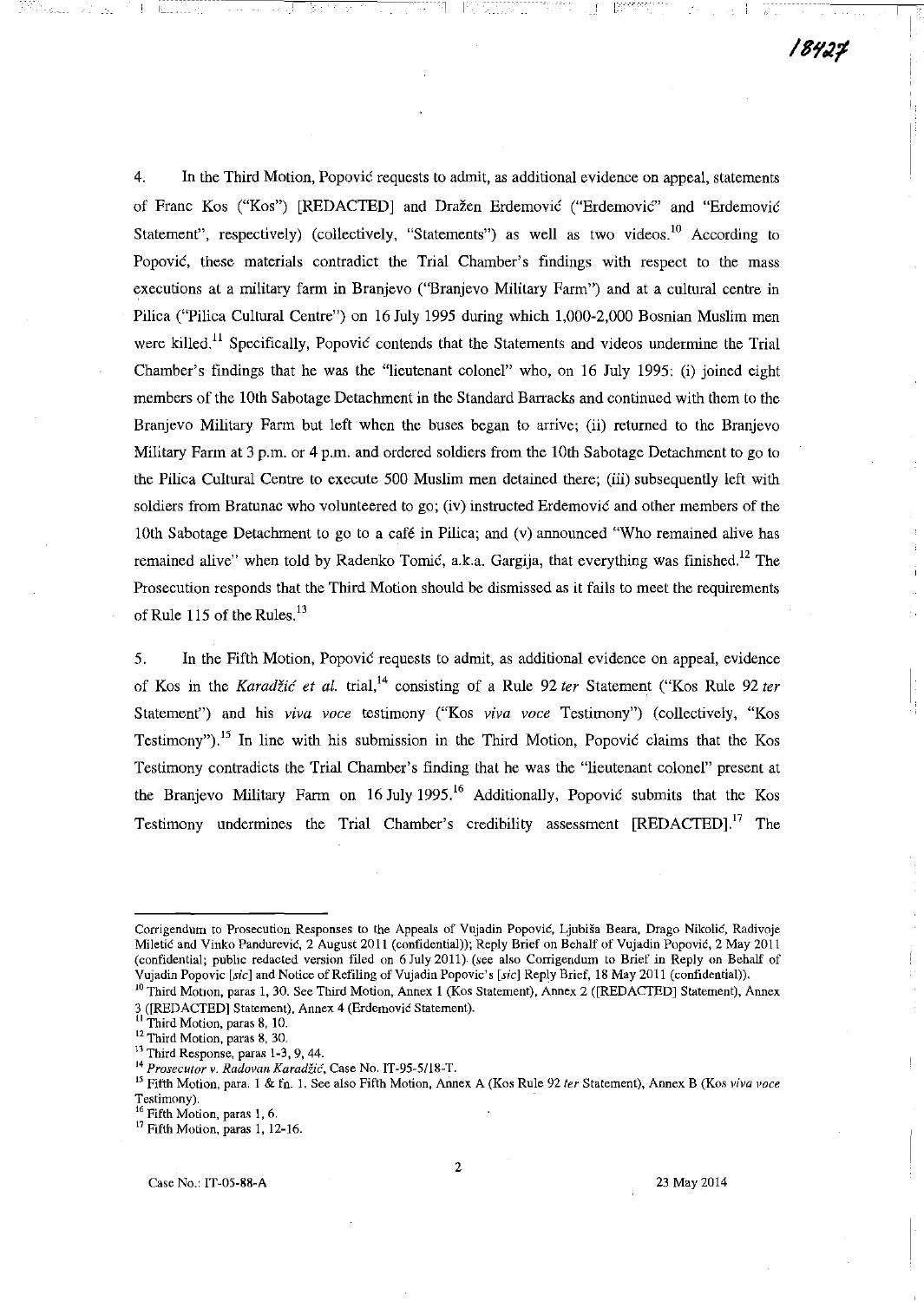Prosecution responds that the Fifth Motion should be dismissed as it fails to meet the requirements of Rule 115 of the Rules.<sup>18</sup>

# **II. APPLICABLE LAW**

6. Pursuant to Rule 115 of the Rules, a party may submit a request to present additional evidence before the Appeals Chamber no later than 30 days from the date of filing of the brief in reply unless good cause or, after the appeal hearing, cogent reasons are shown for a delay.<sup>19</sup>

7. For additional evidence to be admissible under Rule 115 of the Rules, the applicant must first demonstrate that the additional evidence tendered on appeal was not available to him at trial in any form, or discoverable through the exercise of due diligence. The applicant's duty to act with due diligence includes making appropriate use of all mechanisms of protection and compulsion available under the Statute and the Rules to bring evidence on behalf of an accused before the Trial Chamber. The applicant is therefore expected to apprise the Trial Chamber of all the difficulties he **encounters in obtaining the evidence in question.<sup>20</sup>**

8. The applicant must then show that the evidence is both relevant to a material issue and credible. Evidence is relevant if it relates to findings material to the conviction or sentence, in the **sense that those findings were crucial or instrumental to the conviction or sentence. Evidence is**  credible if it appears to be reasonably capable of belief or reliance.<sup>21</sup>

9. The applicant must further demonstrate that the evidence *could* have had an impact on the verdict; in other words, the evidence must be such that, if considered in the context of the evidence presented at trial, it could show that the verdict was unsafe. A decision will be considered unsafe if the Appeals Chamber ascertains that there is a realistic possibility that the Trial Chamber's verdict might have been different if the new evidence had been admitted.<sup>22</sup>

10. If the evidence was available at trial or could have been obtained through the exercise of due diligence, it may still be admissible on appeal if the applicant shows that the exclusion of the

- <sup>20</sup> Decision of 7 October 2013, para. 6; Decision of 15 April 2013, para. 6.
- <sup>21</sup> Decision of 7 October 2013, para. 7; Decision of 15 April 2013, para. 7,

**<sup>18</sup> Fifth Response, paras 1-2, 12.** 

<sup>&</sup>lt;sup>19</sup> Rule 115(A) of the Rules. See also Decision on Vujadin Popovic's Fourth Motion for Admission of Additional **Evidence on Appeal Pursuant to Rule 115 of the Rules, 7 October 2013 (confidential) ("Decision of 7 October 2013"), para. 5; Decision on Radivoje Miletic's First and Second Motions for Admission of AddItional Evidence on Appeal Pursuant to Rule 115, 15 Apri12013 ("Decision of 15 ApriI2013"), para. 5.** 

<sup>&</sup>lt;sup>22</sup> Decision of 7 October 2013, para, 8; Decision of 15 April 2013, para. 8.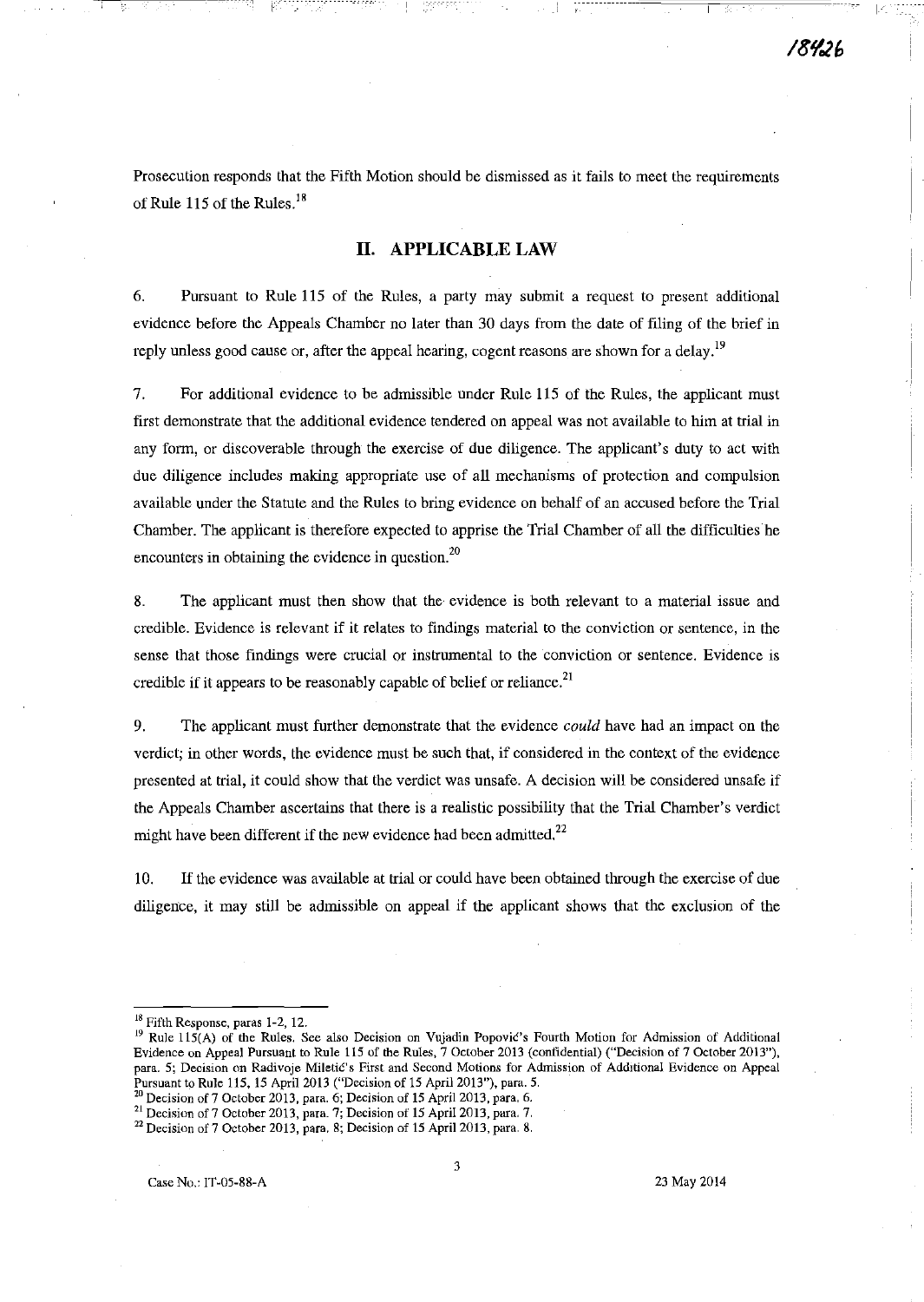additional evidence would lead to a miscarriage of justice, in that if it had been admitted at trial, it *would* have affected the verdict. $^{23}$ 

11. In both cases, the applicant bears the burden of identifying with precision the specific finding of fact made by the Trial Chamber to which the additional evidence pertains, and of specifying with sufficient clarity the impact the additional evidence could or would have had upon the Trial Chamber's verdict. A party that fails to do so runs the risk that the tendered material will be rejected without detailed consideration.<sup>24</sup>

12. Finally, the significance and potential impact of the tendered material shall not be assessed in isolation, but in the context of the evidence presented at trial. 25

## III. PRELIMINARY MATTERS

#### A. The Prosecution's Request to File a Sur-Reply

13. In the Sur-Reply, the Prosecution argues that Popović makes a new request in his Third Reply for the admission of two videos and raises a new argument that the videos support the Erdemović Statement.<sup>26</sup> The Prosecution submits that it did not have the opportunity to respond to the new request.<sup>27</sup> The Prosecution argues that, in the Third Motion, Popovic merely promised to manually distribute a video of the British Broadcasting Corporation ("BBC Video") mentioned in the Erdemovic Statement, but presented no argument to show how the video would affect the verdict.<sup>28</sup> The Prosecution avers that it did not specifically respond to this because "the Erdemovic" statement was in evidence at trial and mentioned the videos".<sup>29</sup> Accordingly, the Prosecution requests that the Appeals Chamber denies the admission of the two videos.<sup>30</sup> Popovic did not respond to the Sur-Reply Request.

14. The Appeals Chamber recalls that full answers to issues raised in motions should be provided at the response stage and that no provision in the Rules or the Practice Direction authorises a party to file a sur-reply.<sup>31</sup> However, leave to file a sur-reply may be granted where the

<sup>30</sup> Sur-Reply, paras 2, 6.

 $^{23}$  Decision of 7 October 2013, para. 9; Decision of 15 April 2013, para. 9.

<sup>&</sup>lt;sup>24</sup> Decision of 7 October 2013, para. 10; Decision of 15 April 2013, para. 10.

<sup>&</sup>lt;sup>25</sup> Decision of 7 October 2013, para. 11; Decision of 15 April 2013, para. 11.

<sup>&</sup>lt;sup>26</sup> Sur-Reply, paras 1, 4.

<sup>27</sup> Sur-Reply, para. 1.

<sup>&</sup>lt;sup>28</sup> Sur-Reply, para. 3. The Prosecution further notes that in the Corrigendum, Popovic corrected the reference to the videos but made no argument as to how they would affect the verdict. See Sur-Reply, para. 4. The Prosecution also observes that the reference numbers provided in the Corrigendum for the videos are incorrect. See Sur-Reply, fn. 8. Sur-Reply, para. 3.

<sup>&</sup>lt;sup>31</sup> Prosecutor v. Ante Gotovina and Mladen Markac, Case No. IT-06-90-A, Public Redacted Version of 21 June 2012 Decision on Ante Gotovina's and Mladen Markac's Motions for the Admission of Additional Evidence on Appeal,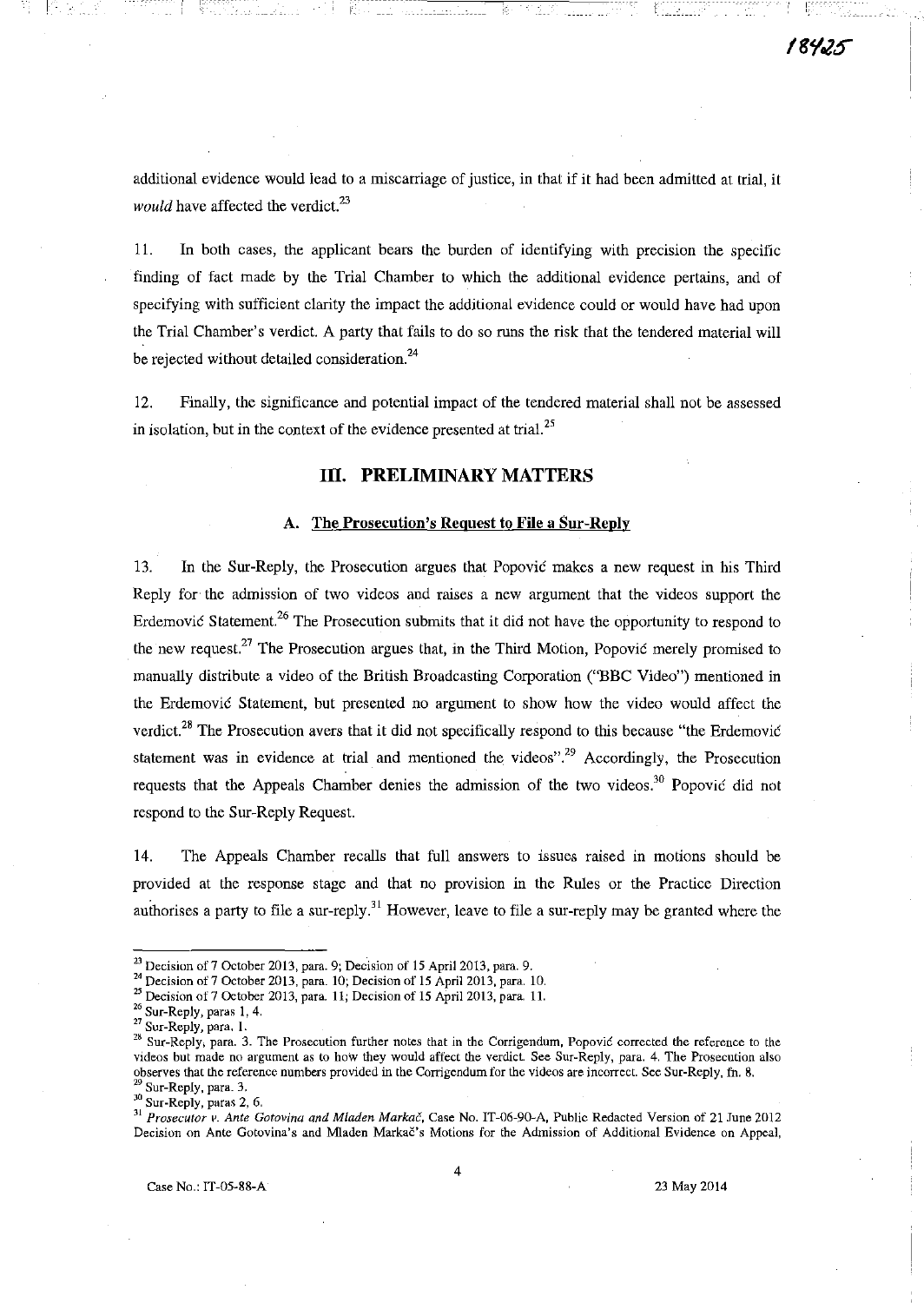reply raises a new issue to which the respondent has not already had the opportunity to respond.<sup>32</sup> In the present case, the Third Motion is unclear with regard to whether Popovic tenders the BBC Video<sup>33</sup> and entirely fails to identify the second video that he seeks to tender.<sup>34</sup> Indeed, it was only after the Prosecution filed its Third Response that Popovic identified the second video - containing footage from the Srpska Republika News Agency ("SRNA Video")<sup>35</sup> - and presented arguments in support of the admissibility of the BBC Video and the SRNA Video (collectively, "Videos").<sup>36</sup> Consequently, the Prosecution did not have the opportunity to address the admissibility of the Videos in its Third Response. Accordingly, the Appeals Chamber grants the request and accepts the Sur-Reply as validly filed.

-------,-c-------------l

### B. Popović's Request to File a Reply

15. In the Fifth Reply, Popovic argues that he should be granted leave to reply in order to correct certain alleged misrepresentations made in the Fifth Response.<sup>37</sup> The Appeals Chamber notes that where a motion under Rule 115 of the Rules is filed during an appeal from judgement the moving party may file a reply within 14 days of the filing of the response without first seeking leave to file such a reply. $38$ 

#### C. Formal Requirements

16. The Appeals Chamber recalls that motions filed pursuant to Rule 115 of the Rules must include, *inter alia*, "a precise list of the evidence the party is seeking to have presented".<sup>39</sup> The Appeals Chamber notes that the Third Motion does not include the Videos on any such list and as a result lacks sufficient clarity as to whether they were being tendered for admission as additional

<sup>34</sup> See Third Motion, para. 30.

<sup>2</sup> October 2012 *C"Gotol'ina and Markac* Decision"), para. 15 (referring to Practice'DIrection on Procedure for the Filing of Written Submissions **in** Appeal Proceedings Before the International Tribunal, IT/ISS Rev. 4, 4 April 2012 ("Practice Direction")) and references cited therein; *Prosecutor v. Ljube Bofkoski and fohan Tarculovski,* Case No. ITw 04-82-A, Decision on Johan Tarčulovski's Motion for Leave to Present Appellate Arguments in Order Different from that Presented in Notice of Appeal, to Amend the Notice of Appeal, and to File Sur-Reply, and on Prosecution Motion to Strike, 26 March 2009 *("Bofkoski a/ld Tarculovski* Decision"), para. 15 and references cited therein.

<sup>32</sup>*Gotovina and Markac* Decision, para. 15 and references cited therein; *Boskoski and Tarculovski* Decision, para. 15 and references cited therein.

<sup>&</sup>lt;sup>33</sup> See Third Motion, paras 27-28. Although Popovic refers to the BBC Video, he does not explicitly state that he seeks its admission pursuant to Rule 115 of the Rules. Moreover, Popovic fails to include expressly the BBC Video in the list of the materials he seeks to tender pursuant to Rule 115 of the Rules. See Third Motion, paras 1, 30.

<sup>&</sup>lt;sup>35</sup> Corrigendum, paras 1-2, 4-5; Third Reply, para. 3.

<sup>36</sup> Third Reply, paras 3-7.

<sup>&</sup>lt;sup>37</sup> Fifth Reply, para. 1.

<sup>&</sup>lt;sup>38</sup> Practice Direction, para. 14. See also *Prosecutor v. Nikola Sainović et al.*, Case No. IT-05-87-A, Decision on "Defence Request to File a Reply to Confidential 'Prosecution Response to Sainovic's Second Motion to Admit Additional EVIdence"', 12 July 2010, p. l.

<sup>&</sup>lt;sup>39</sup> Practice Direction on Formal Requirements for Appeals from Judgement, IT/201, 7 March 2002, para. 11(a). See also Decision of 7 October 2013, para. 15; Decision on Vujadin Popović's Motion for Admission of Additional Evidence on Appeal Pursuant to Rule 115, 20 October 2011 ("Decision of 20 October 2011 "), para. 29.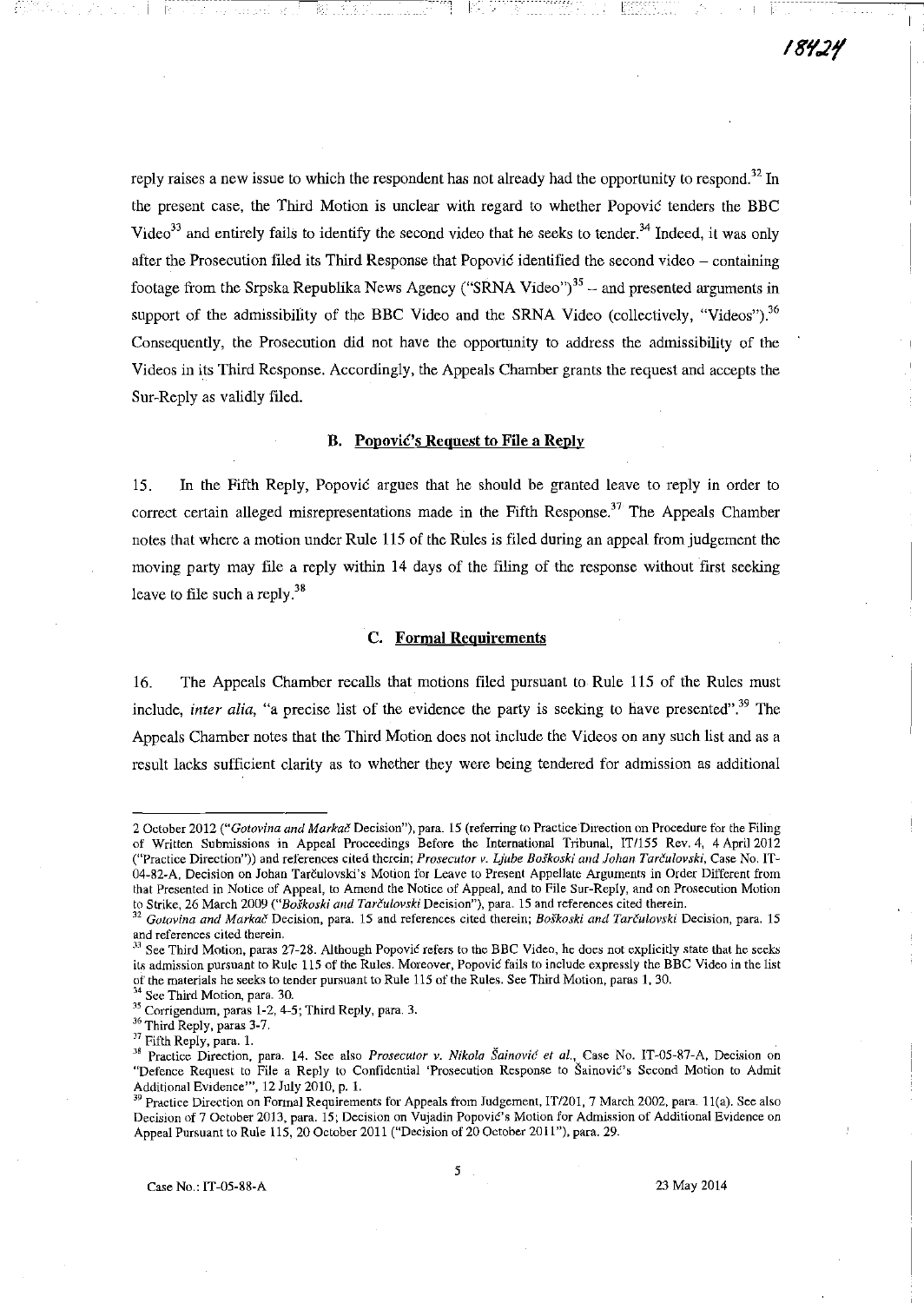evidence on appeal.<sup>40</sup> The Appeals Chamber therefore finds that the formal requirements applicable to a motion seeking to present additional evidence on appeal have not been satisfied in relation to the Videos, and will not consider them for the purposes of admission of additional evidence on appeal.<sup>41</sup>

## **IV. DISCUSSION**

## **A.** Timeliness

#### 1. Arguments of the Parties

17. In the Third Motion, Popovic does not explicitly provide any explanation or justification for seeking to admit the Statements after the expiration of the 3D-day time-limit prescribed by Rule 115 of the Rules. Instead, he refers to his previously expressed "intentions to file additional motions pursuant to Rule 115, once he has had the necessary time and resources to review and analyze the abundant post-trial disclosures."<sup>42</sup> The Prosecution responds that the Third Motion should be rejected because Popović fails to show good cause for the late filing.<sup>43</sup> It contends that "[l]ack of diligence based on unsubstantiated allegations of inadequate defence resources is not good cause."<sup>44</sup> Popovic replies that he filed the Third Motion in the most reasonable time possible, considering the time and resource constraints of his defence.<sup>45</sup> He explains that the work on his appeal brief, response brief, and reply brief "limited his ability to review and process the abundant disclosures in merely 30 days after filing the Reply Brief. $146$  Popovic submits that the Prosecution disclosed 62,000 pages of documents and 221 hours of video footage.<sup>47</sup> He further submits that he had no resources to engage his whole team until his defence received an increase in funding on 29 July 2011.<sup>48</sup>

18. With regard to the Fifth Motion, Popovic submits that it was timely filed because the Kos Rule 92 ter Statement, taken in March 2013, was only subject to cross-examination one month before the filing of the Fifth Motion, *i.e.* on 31 July and 1 August 2013 at the time of the Kos *viva* 

------1

**<sup>40</sup> See** *supra,* **para. 14.** 

<sup>&</sup>lt;sup>41</sup> The Appeals Chamber notes that the request to admit the Videos into evidence is also untimely. See *infra*, para. 20. Cf. Decision of 20 October 2011, fn. 78.

**<sup>4</sup> Third Motion, para. 5. See also Third Motion, para. 6.** 

<sup>&</sup>lt;sup>43</sup> Third Response, paras 2, 43-44.

**<sup>44</sup> Third Response, para. 43.** 

**<sup>45</sup> Third Reply, para. 16.** 

**<sup>46</sup> Third Reply, para. 16.** 

**<sup>47</sup> Third Reply, para. 16.** 

<sup>&</sup>lt;sup>48</sup> Third Reply, para. 16.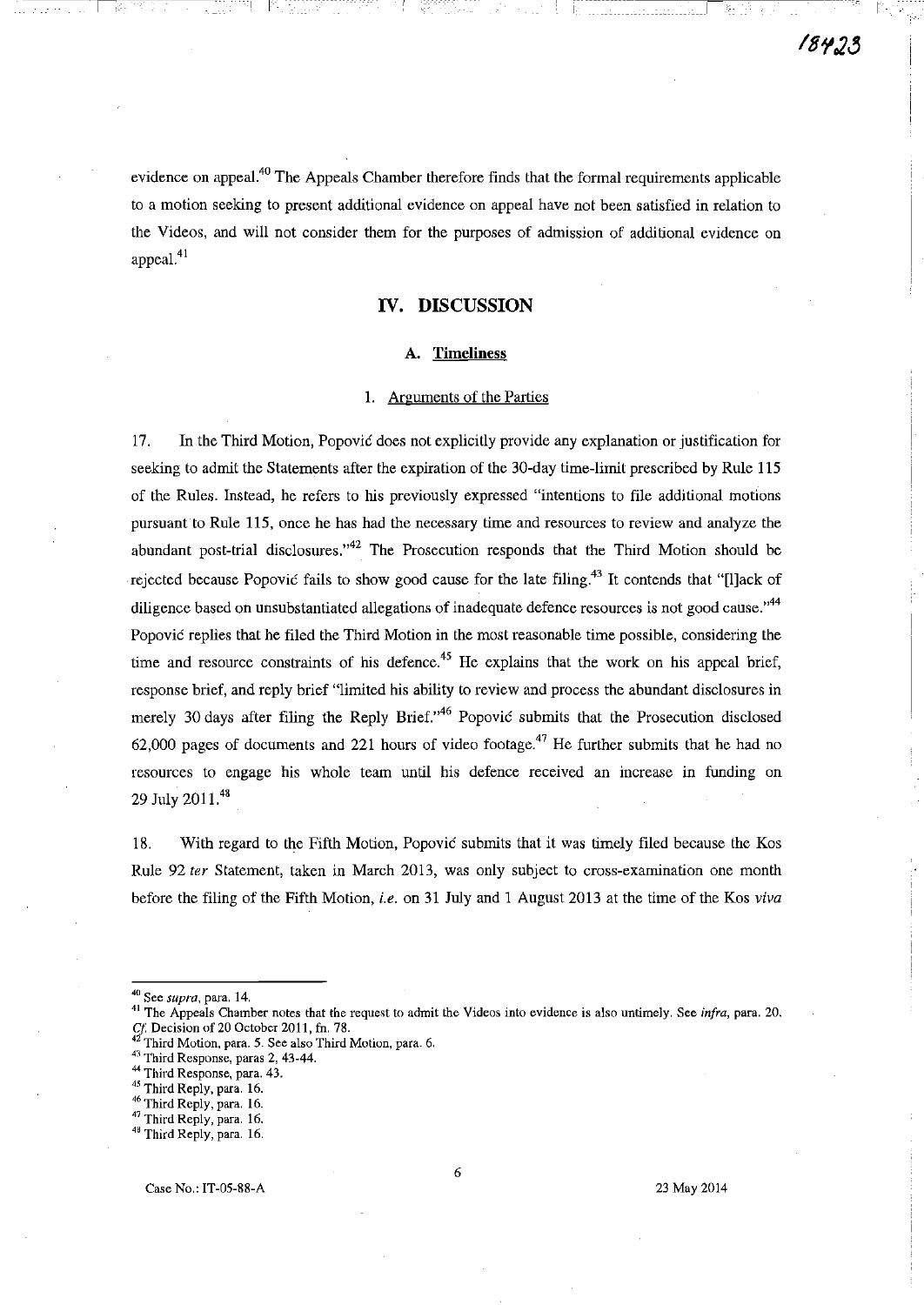*voce* Testimony.<sup>49</sup> The Prosecution makes no submissions with regard to whether Popović has shown good cause for the late filing of the Fifth Motion.

t is Andrian and India are the 1994 and America of Charles and Hampson and India (1995). A state of the film t

#### 2. Analysis

19. The 30-day time-limit prescribed under Rule 115 of the Rules expired, in this case, on 1 June 2011.<sup>50</sup> Consequently, for all motions filed after this deadline pursuant to Rule 115 of the Rules, the moving party must "demonstrate that it was not able to comply with the time limit set out in the Rule, and that it submitted the motion in question as soon as possible after it became aware of the existence of the evidence sought to be admitted".<sup>51</sup>

20. The Third Motion was filed on 15 August 2011, two and a half months after the expiration of the deadline. To justify this delay, Popovic presents arguments similar to those he raised in his previous Rule 115 motion, which were rejected by the Appeals Chamber.<sup>52</sup> However, the arguments in the Third Motion are more developed and warrant new consideration.<sup>53</sup> The Appeals Chamber notes in this regard that the Third Motion was filed almost two years after the date of the first Prosecution disclosure and almost one year after the date of the last Prosecution disclosure listed by Popovic.<sup>54</sup> It further notes that after the last disclosure approximately four or five months passed before Popovic exhausted his funding for support staff.<sup>55</sup> The Appeals Chamber therefore finds that Popovic has failed to demonstrate good cause for the late filing and consequently dismisses the Third Motion.

21. With regard to the Fifth Motion, the Appeals Chamber notes that the Kos Rule 92 ter Statement, which memorialises an interview that took place on 6 March 2013, is dated 26 July 2013 and was admitted into evidence in the Karadžić trial on 31 July 2013.<sup>56</sup> The Appeals Chamber further notes that the Kos *viva voce* Testimony is dated 31 July and 1 August 2013. 57 Popovic thus filed the Fifth Motion approximately one month after the Kos Testimony became available. The Appeals Chamber notes that the Prosecution does not argue that Popovic has failed to show good cause and would not suffer any prejudice from the timing of the filing of the Fifth Motion. For these

<sup>&</sup>lt;sup>49</sup> Fifth Motion, para. 3. According to Popović, in any event, "it would not serve the efficiency or expediency of the proceedings to submit two Rule 115 motions in relation to evidence which, according to the Rules, is inseparable". Fifth Mobon, fn. 13.

<sup>&</sup>lt;sup>50</sup> Decision of 7 October 2013, para. 13; Decision of 15 April 2013, para. 28.

<sup>&</sup>lt;sup>51</sup> Decision of 7 October 2013, para. 13; Decision of 15 April 2013, para. 28.

 $52$  Decision of 20 October 2011, fn. 78.

*<sup>53</sup> Cj* Third Reply, para. 16.

<sup>&</sup>lt;sup>54</sup> Popovic lists Prosecution disclosures "since September 2009" and until 8 September 2010. See Vujadin Popovic's [sic] Motion for Enlargement of Time to File Rule 115 Motion, 10 May 2011 (public with a confidential annex) ("Motion of 10 May 2011 "), annex, para. 1 and item 43. See also Motion of 10 May 2011, para. 3.

<sup>&</sup>lt;sup>55</sup> The Appeals Chamber notes that the last disclosure listed by Popovic was on 8 September 2010 and that Popovic submits that funding was exhausted in January 2011. See Motion of 10 May 2011, para. 3 and annex, item 43.  $56$  Fifth Motion, Annex A, pp. 1, 55, Annex B, pp. 42357-42358.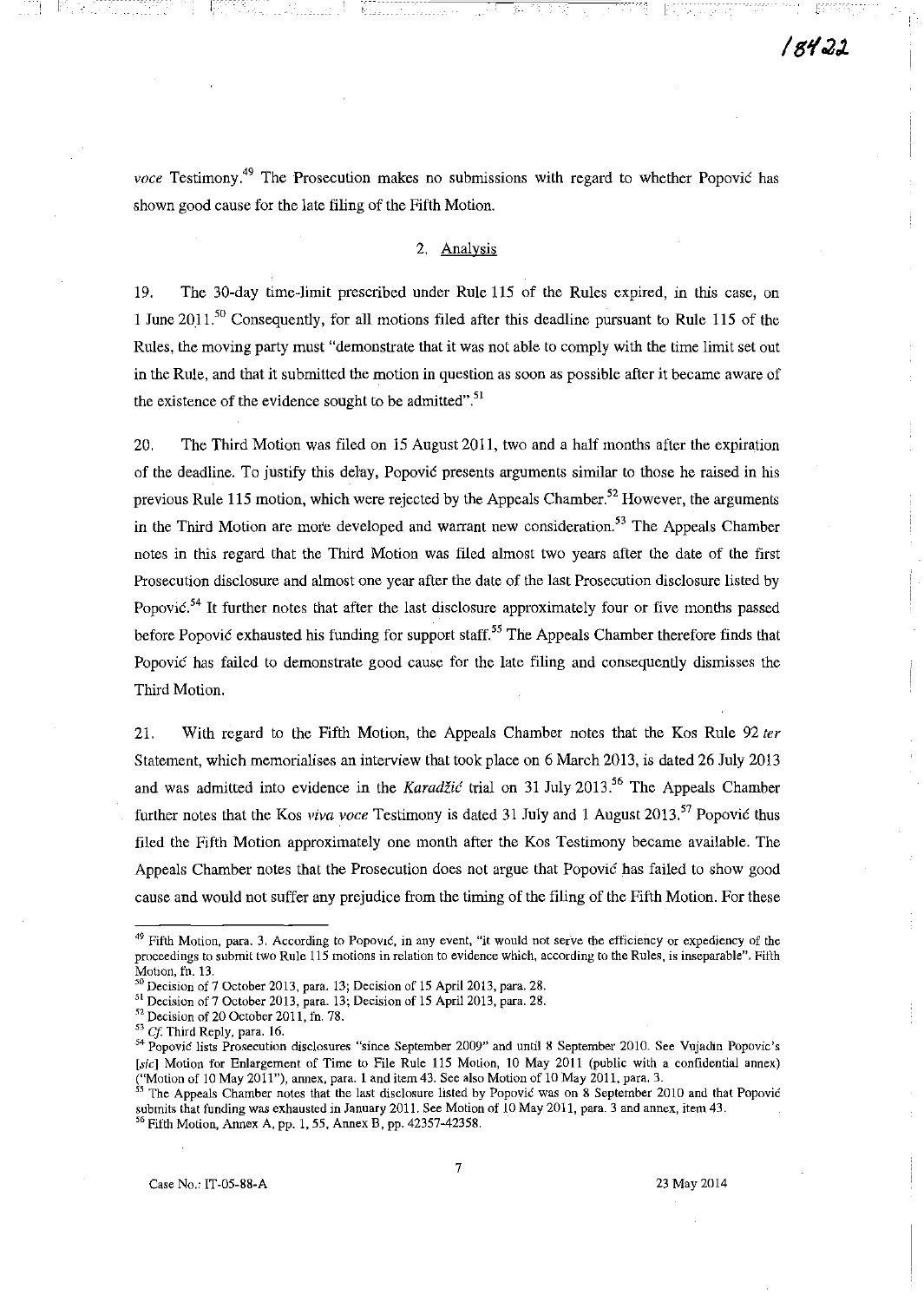reasons, the Appeals Chamber accepts that the Fifth Motion was filed as soon as possible after the Kos Testimony became available to· Popovic. In these circumstances, the Appeals Chamber considers that good cause for the late filing of the Fifth Motion has been shown and will accordingly consider it as validly filed.

#### B. Availability and Due Diligence

## 1. Arguments of the Parties

22. Popovic does not present any arguments in his Fifth Motion on the non-availability at trial of the Kos Testimony.

23. The Prosecution argues that Popovic knew the names of the members of the 10th Sabotage Detachment at trial and could have identified, located, and interviewed Kos at that time.<sup>58</sup> It further argues that more than two years after filing his Third Rule 115 Motion Popovic has not attempted to contact Kos directly<sup>59</sup>

24. Popovic replies that Kos was at-large, living under an assumed identity, until approximately five weeks before the Trial Judgement was issued.<sup>60</sup> Popovic therefore submits that, even with the exercise of due diligence, he would not have been able to find Kos at trial.<sup>61</sup>

#### 2. Analysis

25. The Kos Testimony concluded on 1 August 2013.62 Considering that the *Popovic et al.* trial had long since ended at that point in time, the Appeals Chamber is satisfied that the Kos Testimony itself was not available to Popovic at trial. However, the Appeals Chamber must determine whether the information contained therein was discoverable at trial through the exercise of due diligence.<sup>63</sup> The Appeals Chamber recalls that the applicant's duty to act with due diligence includes making appropriate use of all mechanisms of protection and compulsion available under the Statute and the Rules to bring evidence on behalf of an accused before the Trial Chamber.<sup>64</sup> Popovic claims that even with the exercise of due diligence he would not have been able to find Kos at trial, but does not indicate that he made any attempt to obtain the evidence. For this reason, the Appeals Chamber considers that Popovic has failed to demonstrate that the evidence he seeks to tender through the

<sup>&</sup>lt;sup>57</sup> Fifth Motion, Annex B.

<sup>58</sup> Fifth Response, para. 3.

<sup>59</sup> Fifth Response, para. 3.

<sup>60</sup> Fifth Reply, paras 1-2.

<sup>61</sup> Fifth Reply, paras 1-2.

<sup>62</sup> See *supra,* para. 2l.

<sup>63</sup> See *supra,* para. 7. See also Decision of 7 October 2013, para. 27; Decision of 15 April 2013, paras 30, 32.

<sup>64</sup> See *supra,* para, 7.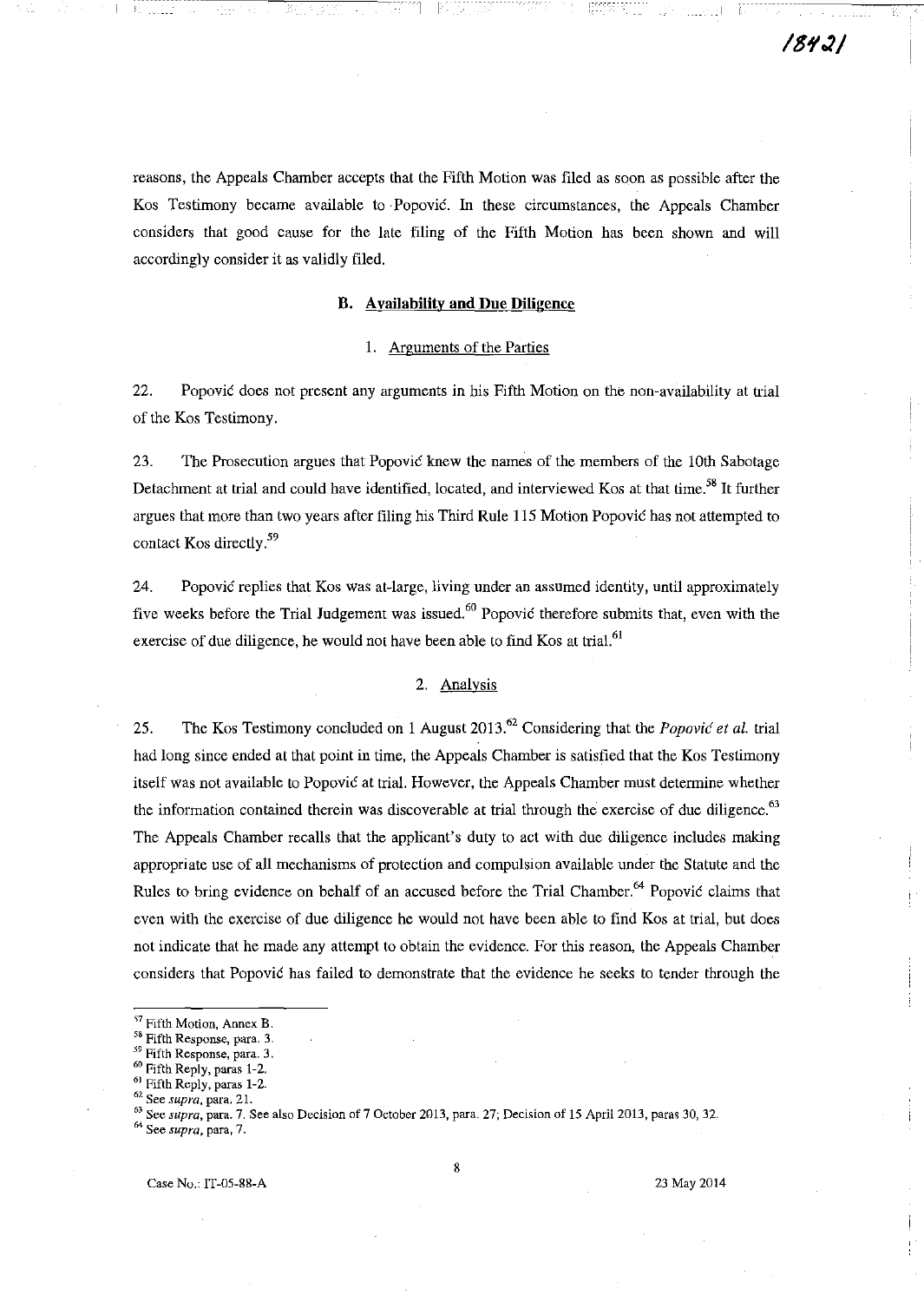i'-.

Kos Testimony was not available to him at trial in any form and that he fulfilled his duty to act with due diligence. Accordingly, the Kos Testimony can only be admitted as additional evidence on appeal if the Appeals Chamber is satisfied that its exclusion would lead to a miscarriage of justice, in that if it had been admitted at trial, it *would* have affected the verdict.

1----- ,

### C. Relevance and Credihility

26. Popović argues that the Kos Testimony is relevant to the Trial Chamber's findings regarding his participation in the events at the Branjevo Military Farm and at the Pilica Cultural Centre.<sup>65</sup> Popovic further argues that the Kos Testimony was given under oath and subject to crossexamination.<sup>66</sup> The Prosecution does not specifically challenge the credibility and relevance of the Kos Testimony.

27. With regard to relevance, the Appeals Chamber recalls that it must determine "whether the proposed evidence sought to be admitted relates to a material issue".<sup>67</sup> The Appeals Chamber observes that the Kos Testimony contains a first-hand account of the killings at the Branjevo Military Fann and ensuing events in Pilica on 16 July 1995. The findings of the Trial Chamber on the involvement of Popovic in these events formed part of the basis for his conviction.<sup>68</sup> The Appeals Chamber is therefore satisfied that the content of the Kos Testimony is sufficiently relevant to a material issue.

28. As for credibility, the Appeals Chamber observes that the Kos Testimony was received into evidence in the *Karadžić* case. The Appeals Chamber notes that the witness solemnly declared that he would speak the truth, was informed of his rights regarding self-incrimination, attested that the Kos Rule 92 *ter* Statement accurately reflected his words and what he would say if examined, and was cross-examined and re-examined.<sup>69</sup> The Appeals Chamber is satisfied that the Kos Testimony is *prima facie* credible for the purposes of being considered admissible as additional evidence on appeal pursuant to Rule 115 of the Rules.<sup>70</sup>

'" See TrialJudgement. paras 1097-1142. 1166-1168. 1175-1181. 1185-1196.

<sup>&</sup>lt;sup>65</sup> Fifth Motion, paras 10-11.

<sup>&</sup>lt;sup>66</sup> Fifth Motion, para. 4.

 $^{67}$  See Decision of 7 October 2013, para. 34; Decision of 15 April 2013, para. 34.

<sup>&</sup>lt;sup>69</sup> Fifth Motion, Annex B, pp. 42355-42357, 42359-42426.

*<sup>70</sup> Cf* Decision of 7 October 2013, para. 32; Decision of 15 Apri12013, paras 33, 40.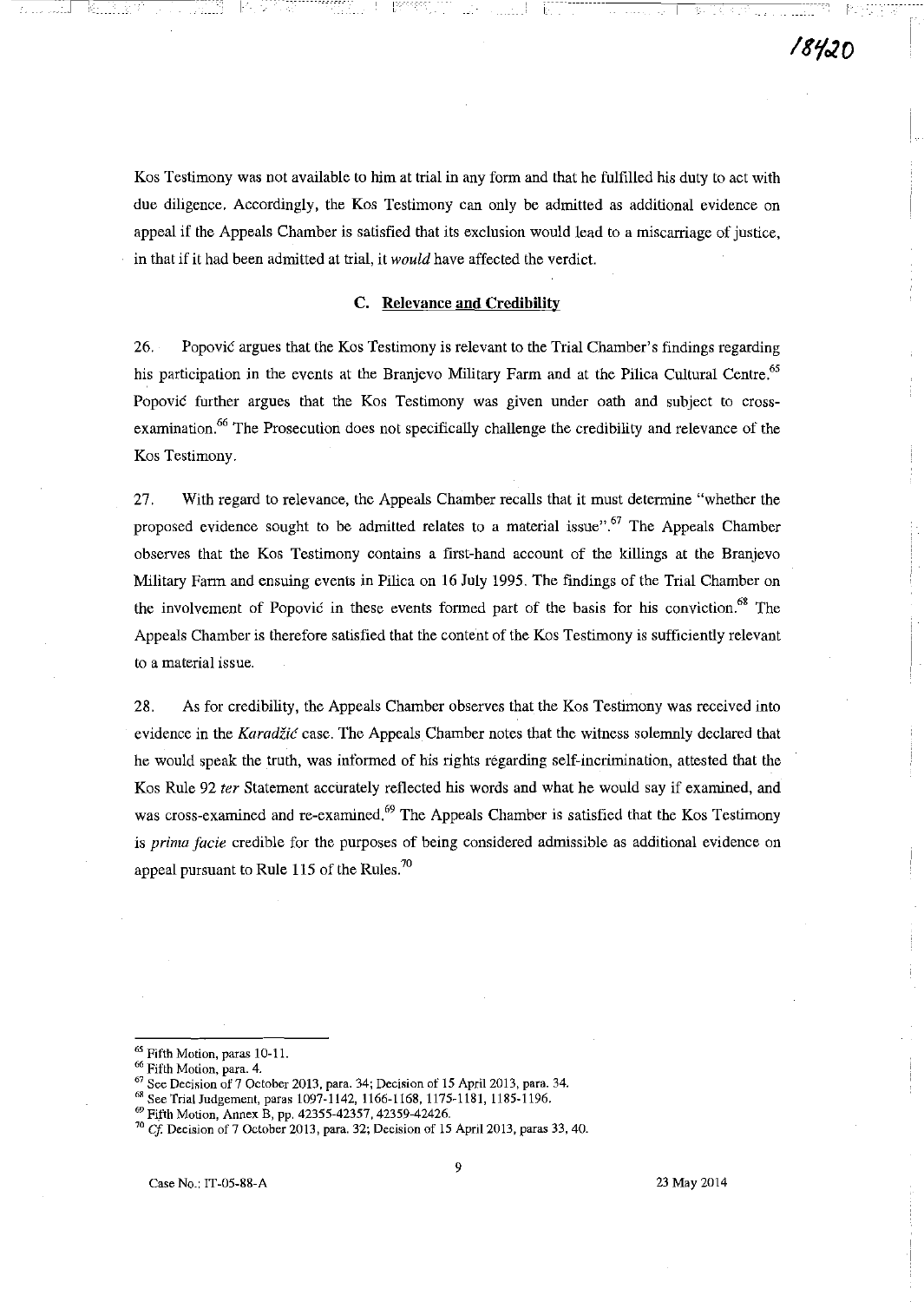## D. Impact on the Verdict

i---

## I. Arguments of the parties

29, Popovic submits that the Kos Testimony undermines the Trial Chamber's finding that Erdemovic's description of the "lieutenant colonel" and his failure to identify Popovic in a photo line-up were inaccurate due to trauma and the passage of time, which formed the basis for its finding that Popovic was the "lieutenant colonel".<sup>71</sup> In this regard, Popovic argues that the Kos Testimony corroborates Erdemovic's evidence with regard to the physical description of the "lieutenant colonel".<sup>72</sup> Popovic further argues that Kos confirmed that he was not the "lieutenant" colonel" by testifying that he had never seen Popovic.<sup>73</sup> Popovic submits that the Prosecution conceded in the Karadžić case that he was not the man who gave the speech at the Pilica café.<sup>74</sup> Popović also contends that Kos's description of the vehicle belonging to the officer who brought them to the Branjevo Military Farm does not fit the description of the blue Golf car that he was found to have driven.<sup>75</sup> Popović argues that this shows that there was another lieutenant colonel in Pilica, which undercuts the Trial Chamber's finding that he was the "lieutenant colonel" based on the absence of evidence of any other lieutenant colonel in Pilica at the time.<sup>76</sup> Popovic concludes that the Kos Testimony raises reasonable doubt as to whether he was involved in the Pilica killings, which the Trial Chamber considered as a factor in determining that he had genocidal intent.<sup>77</sup>

30, Popovic further submits that Kos revealed [REDACTED] was present at the Branjevo Military Farm on 16 July 1995, thereby contradicting [REDACTED] and, by extension, the Trial Chamber's finding [REDACTED].<sup>78</sup> Popovic argues that this undermines the Trial Chamber's findings based exclusively or principally on [REDACTED], which were instrumental to the Trial Chamber's ultimate determination that Popovic participated in a JCE to murder with genocidal intent.<sup>79</sup>

31. The Prosecution responds that Popovic has failed to show that the admission of the Kos Testimony into evidence would have affected the verdict.<sup>80</sup> The Prosecution submits that the Kos Testimony is largely consistent with Erdemović's evidence and does not undermine the Trial

#### 23 May 2014

<sup>&</sup>lt;sup>71</sup> Fifth Motion, paras 5, 7; Fifth Reply, para. 1.

 $^{\prime\prime}$  Fifth Motion, paras 5-7, 10; Fifth Reply, paras 1, 3.

 $^{\prime\prime}$  Fifth Motion, paras 5-7, 10; Fifth Reply, para. 3.

<sup>&</sup>lt;sup>74</sup> Fifth Motion, para. 8. See also Fifth Reply, para. 4.

<sup>75</sup> Fifth Motion, para. 9.

<sup>&</sup>lt;sup>76</sup> Fifth Motion, para. 10.

Fifth Motion, para. 11.

<sup>&</sup>lt;sup>78</sup> Fifth Motion, paras 12-14; Fifth Reply, paras 1, 5.

<sup>79</sup> Fifth Motion, paras 12-16; Fifth Reply, para. 5.

<sup>80</sup> Fifth Response, paras 1-2, 4, 8, 12.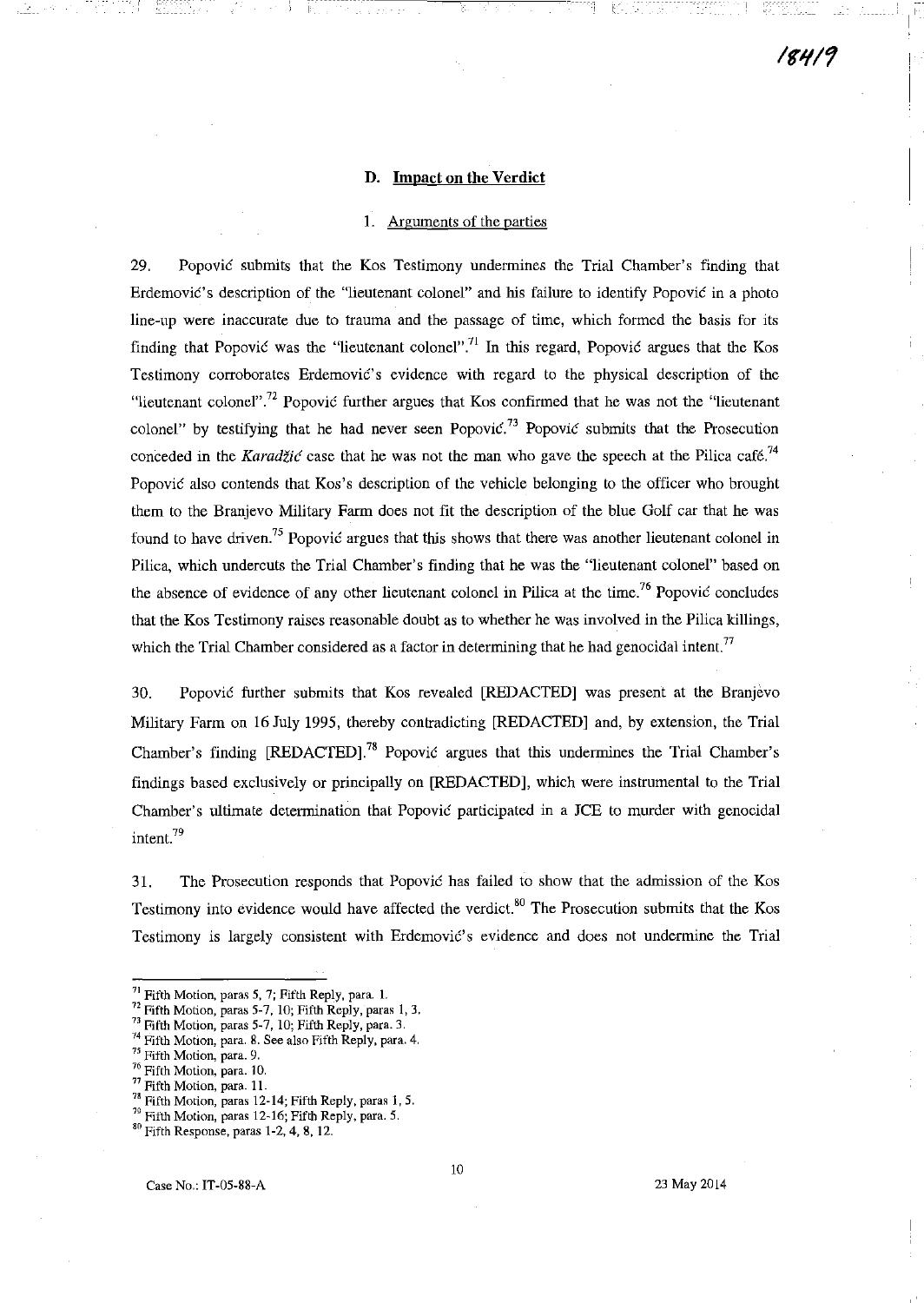Chamber's findings concerning the killings at the Branjevo Military Farm and the Pilica Cultural Centre.<sup>81</sup> The Prosecution argues that the Trial Chamber's finding that Popović was involved in the Pilica executions on 16 July 1995 was based on a body of mutually corroborative and independent evidence.<sup>82</sup> The Prosecution further argues that Kos's testimony regarding Popović only shows that Kos, like Erdemović, at the time did not know that the "lieutenant colonel" was Popović.<sup>83</sup> The Prosecution denies that it conceded that Popovic was not the man who gave the speech at the Pilica café, considering that there may have been more than one VRS officer giving a speech at the café.<sup>84</sup> The Prosecution also argues that the contradictions regarding the description of the car do not affect the finding as to the identity of the "lieutenant colonel".<sup>85</sup> Finally, the Prosecution argues that Popovic has failed to demonstrate that the Trial Chamber's findings or assessment [REDACTED] are undermined by Kos's confused testimony [REDACTED].<sup>86</sup>

## 2. Analysis

32. The Appeals Chamber observes that the Trial Chamber found that Popovic was involved in the executions at Pilica on 16 July 1995 based on evidence other than that concerning the "lieutenant colonel". Specifically, the Trial Chamber noted that Popovic was seen at the Kula School around noon, that an intercept places him in the Pilica area at 4:40 p.m. around the time the execution at the Branjevo Military Farm occurred, and that communications within the Zvomik Brigade in the afternoon indicate that Popovic needed fuel delivered to Pilica in relation to the executions and burials there or otherwise "his work will stop".<sup>87</sup> The Appeals Chamber further considers that Popović's involvement in the executions at Pilica is only one of the many findings on which the Trial Chamber relied to reach the conclusion that he was guilty of genocide.<sup>88</sup> Popović has therefore failed to show that the evidence in the Kos Testimony concerning the "lieutenantcolonel" would have affected the verdict.

33. Regarding [REDACTED], the Appeals Chamber observes that Popovic points to several findings of the Trial Chamber that concern him and that are based exclusively on [REDACTED].<sup>89</sup> However, the Trial Chamber's conclusion that Popovic was a participant in the JCE to Murder was

1-'-'-- \_\_ 1 I·

**SI Fifth Response, paras 4, 9.** 

**M2 Fifth Response, para. 5.** 

**<sup>83</sup> Fifth Response, para. 6.** 

<sup>84</sup>**Fifth Response, para. 7.** 

Fifth Response, para. 8.

<sup>&</sup>lt;sup>86</sup> Fifth Response, paras 10-11.

**<sup>81</sup> Trial Judgement, para. 1134.** 

**<sup>88</sup> Trial Judgement, paras 1178-1180.** *Cf* **Fifth Motion, para. 11.** 

**<sup>89</sup> Fifth Motion, para. 15, referring to [REDACTED].**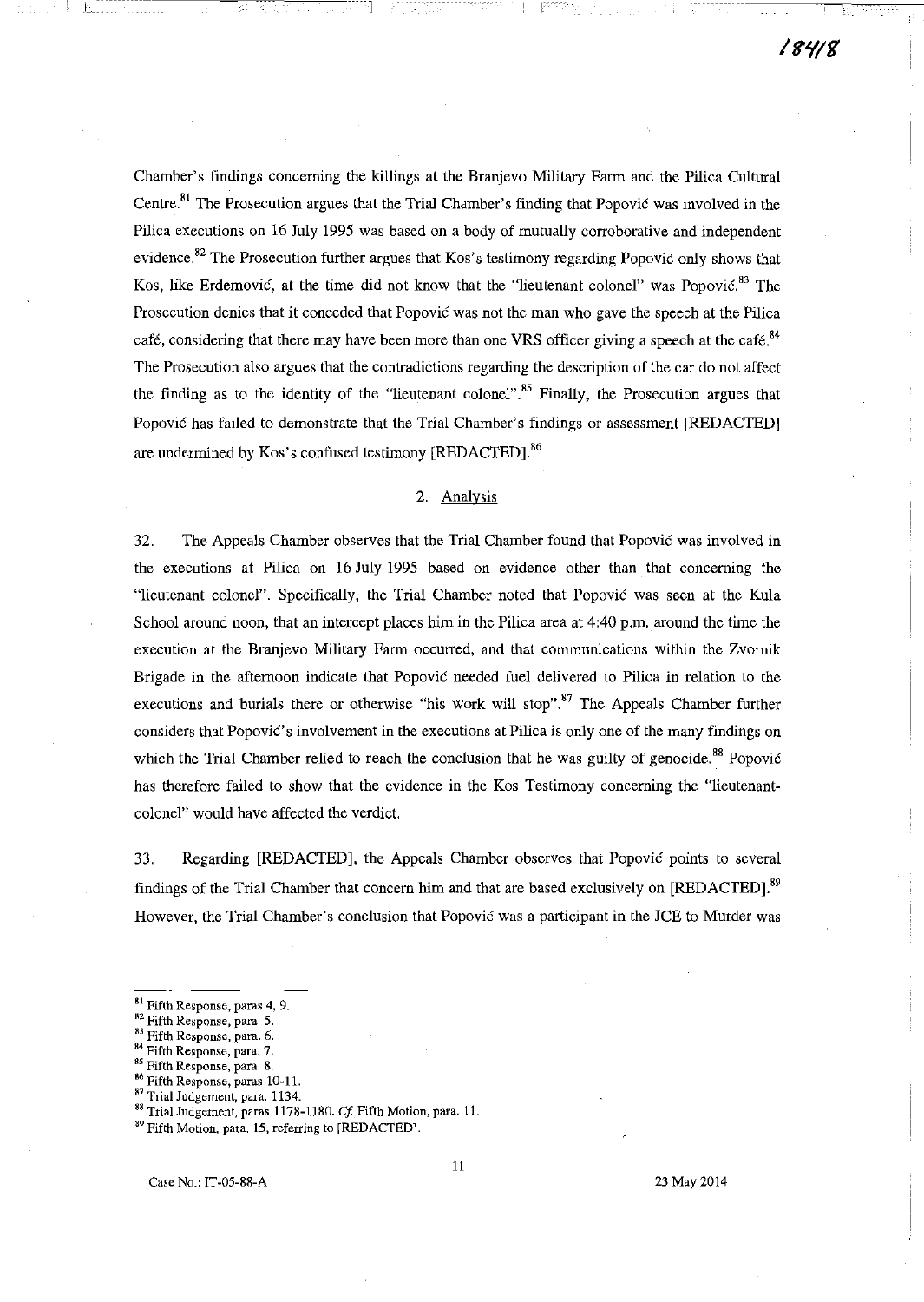I

based on numerous other findings and "abundant evidence" beyond [REDACTED].<sup>90</sup> Popović has therefore failed to show that the evidence in the Kos Testimony concerning [REDACTED] would have affected the verdict.

34. Accordingly, had the Kos Testimony been admitted at trial, it would not have affected the verdict. Consequently, the Appeals Chamber will not admit the Kos Testimony as additional evidence on appeal pursuant to Rule 115 of the Rules.

35. The Appeals Chamber emphasises that its findings in the present decision pertain strictly to the admissibility of the proposed evidence and not to the merits of the appeals filed by the parties.

# V. **DISPOSITION**

36. For the foregoing reasons, the Appeals Chamber:

GRANTS the Sur-Reply Request; and

DISMISSES the Third Motion and, Judge Niang concurring, the Fifth Motion in their entirety.

Done in English and French, the English text being authoritative.

~ Patrick Robinson

**Judge Patrick Robinson** Presiding

Dated this twenty-third day of May 2014, At The Hague, The Netherlands.

[Seal of the Trihunal]

Judge Mandiaye Niang appends a separate opinion.

<sup>90</sup> [REDACTED].

Case No.: IT-05-88-A 23 May 2014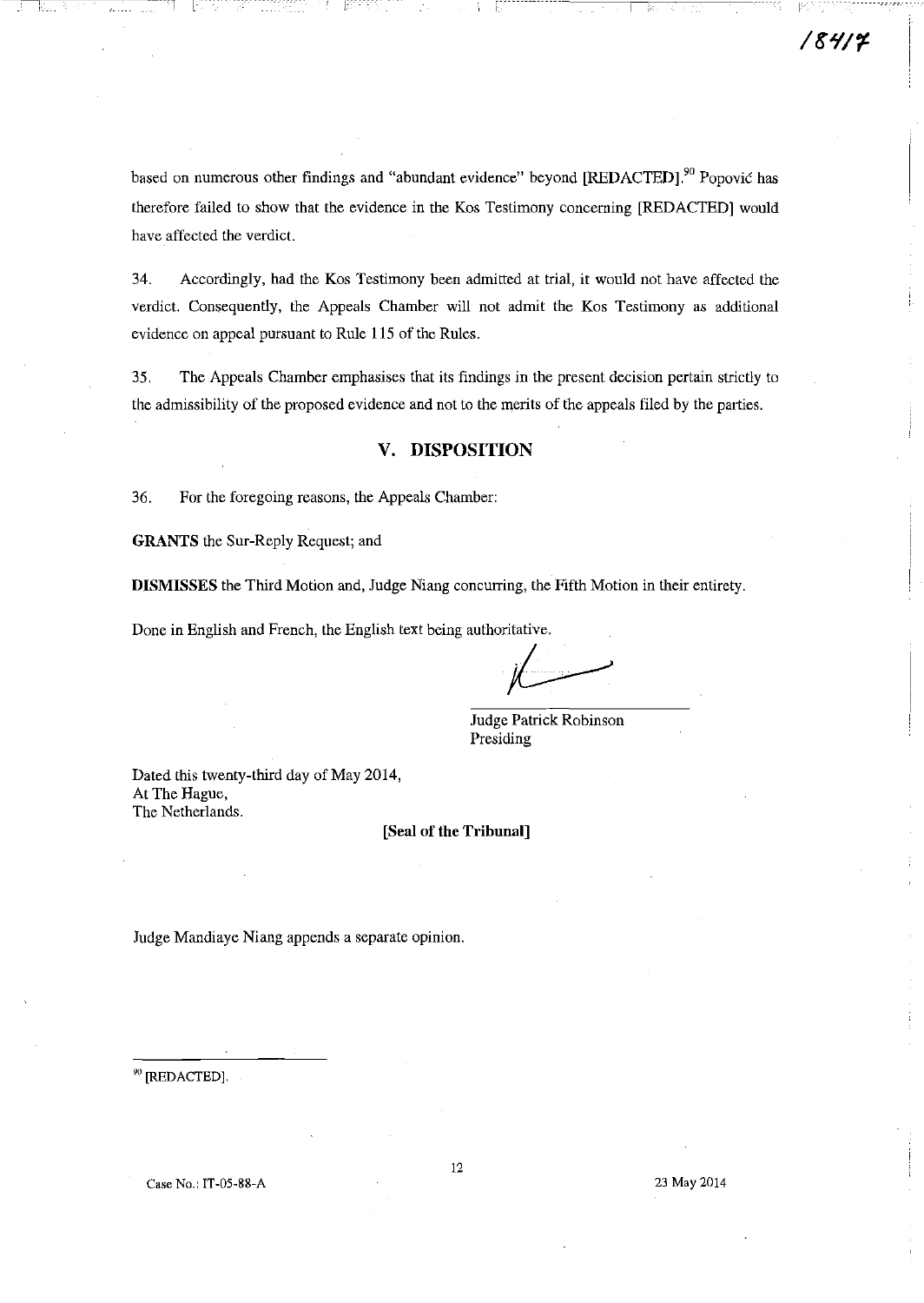# **SEPARATE OPINION OF JUDGE NIANG**

1. On 10 June 2010, Trial Chamber II of the Tribunal convicted Vujadin Popovic for genocide, extermination and persecution as crimes against humanity and murder as a violation of the laws or customs of war. It sentenced him to life imprisonment In pursuing his appeal against the judgement, Popovic has filed several motions pursuant to Rule 115 of the Rules of Procedure and Evidence, seeking the admission of additional evidence. The two motions under consideration, and referred to as the Third and Fifth Motions, pertain mainly to the issue of his identification in a crime **scene.** 

2. The Decision dismisses the Third Motion for late filing.<sup>1</sup> The Fifth Motion was filed one month after the evidence had become available. The Decision, while deeming this delay reasonable, partiy because the Prosecution did not challenge it, proceeds to conclude that Popovic did not establish that the proposed evidence was not available at trial in any form and through his due diligence. The Decision goes further to conclude eventually that such evidence would not have made a difference anyway? The Fifth Motion is being dismissed on this basis.

3. I write separately, as I would have proceeded differently in disposing of the Fifth Motion. Firstly, I would not have split the issue of late filing and the issue of due diligence. It looks to me awkward to find good cause for the late filing of a motion, only to note subsequently that due diligence was not proved with respect to the evidence tendered through the same motion.

4. This said, I support the conclusion reached about the due diligence. I am of the view that this conclusion is a sufficient support to the decision to warrant no further elaboration.

5. Rule 115 of the Rules provides for a two prong test for the admission of new evidence on appeal: 1) unavailability of the piece of evidence during trial, and 2) relevance and credibility of that piece of evidence combined with its potential to have changed the outcome of the decision.

6. In standing for strict compliance with the Rules, I am not against the Appeals Chamber's doctrine on admission of evidence, somewhat in disregard of the Rule 115 requirements, that *would*  avoid miscarriage of justice.<sup>3</sup> I however see this doctrine as not purporting to add a third level of scrutiny to the two-prong test clearly outlined in Rule 115. I am not even sure that the judges have the authority, absent an amendment to the Rules, to stretch the legal perimeter of Rule 115 to

**<sup>I</sup>Decision, paras 19-20.** 

<sup>2</sup>**Decision, paras 25, 33.** 

See Prosecutor v. Goran Jelisić, Case No. IT-95-10-A, Decision on Request to Admit Additional Evidence, **15 November 2000, p. 3.**